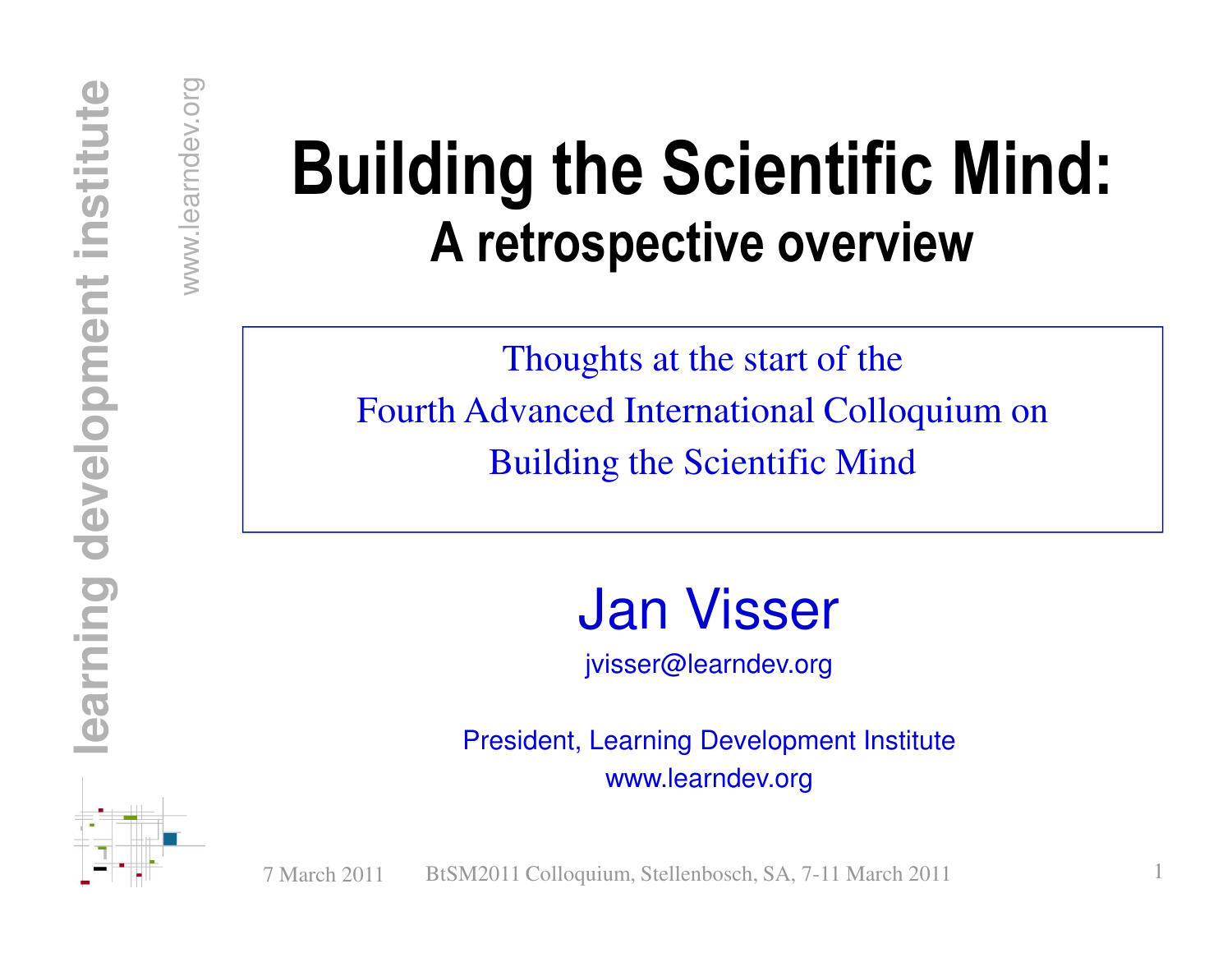**learning development institute**

development

**Common** 

earni

stitute

Ë **College** 

# $\frac{\sum_{\substack{\text{odd} \\ \text{odd} \\ \text{odd} \\ \text{odd}}} \text{Has the Earth's sixth mass extinction}^{\text{odd:10.1038/nature09678}}}{\text{Aready arrival}^{\text{odd}} \cdot \text{Nucleus Matke}^1, \text{Susumu Tomiya}^{1,2,3}, \text{Guinevere O. U. Wogan<sup>1,3</sup>, Brian Swartz<sup>1,2</sup>, Tapo B. Quental<sup>1,2</sup>, Charles Mark<sup>1,2,3</sup>, Nicholas Matke<sup>1</sup>, Susumu Tomiya<sup>1,2,3</sup>, Guinevere O. U. Wogan<sup>1,3</sup>, Brian Swartz$

Although there are many definitions of mass extinction and gradations of extinction intensity<sup>4,5</sup>, here we take a conservative approach to assessing the seriousness of the ongoing extinction crisis, by setting a high bar for recognizing mass extinction, that is, the extreme diversity loss that characterized the very unusual Big Five (Table 1). We find that the Earth could reach that extreme within just a few centuries if current threats to many species are not alleviated.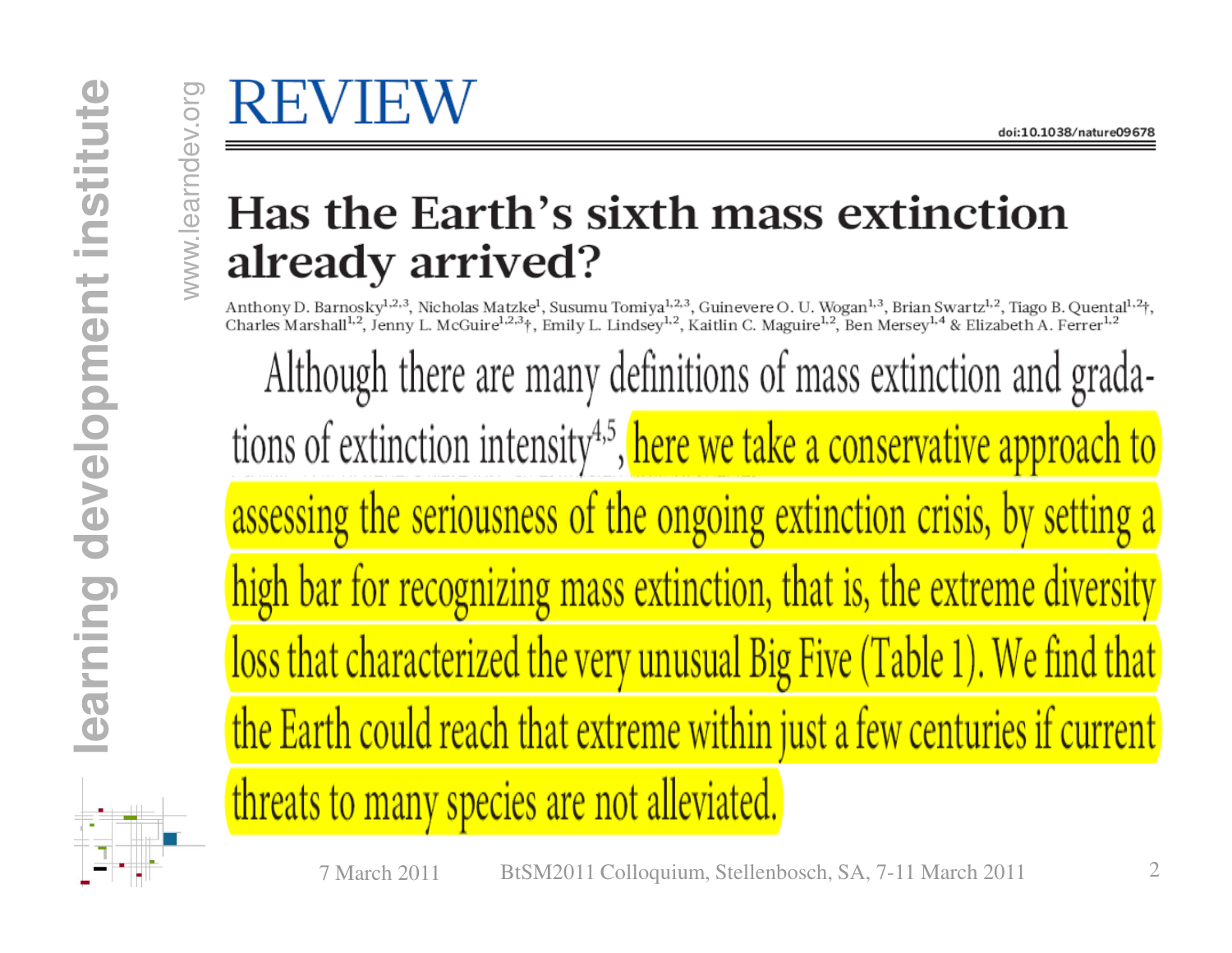- $\frac{1}{\frac{1}{100}}$  **BtSM History**<br>  $\frac{1}{100}$  Overcoming the U<br>  $\frac{1}{100}$  Learning stories re<br>  $\geq$  Learning stories re<br>
Listories.html)  $\Box$  Overcoming the Underdevelopment of Learning (AERA Symposium, Montreal, 1999 - http://www.learndev.org/aera.html)
	- $\Box$  Learning stories research (from 2000 - http://www.learndev.org/AECT2000Denver-LStories.html)
	- $\Box$  Meaning of Learning dialogue (MOL—meetings, workshops, publications: http://www.learndev.org/MoL.html)
	- $\Box$  Book of Problems dialogue (BOP—meetings and publications: http://www.learndev.org/BOP.html)
	- $\Box$  The Scientific Mind dialogue (TSM—http://www.learndev.org/SciMind.html)
		- BtSM2005—The Hague (http://www.learndev.org/ColloquiumBuildingTSM2005.html) ■ BtSM—New Delhi (national meeting - http://www.insaindia.org/report-buildingscientificmind.pdf)
		- BtSM2007—Vancouver (http://www.learndev.org/BtSM2007.html)
		- BtSM2009—Cairo (http://www.learndev.org/BtSM2009.html)
			- **□** Supplemented by meetings at the national level before and after.
		- BtSM@AECT—Kentucky
		- BtSM2011—Stellenbosch

### $\Box$  **Sharing meals and walking together have often been crucial to furthering the dialogue. We are glad to continue the tradition.**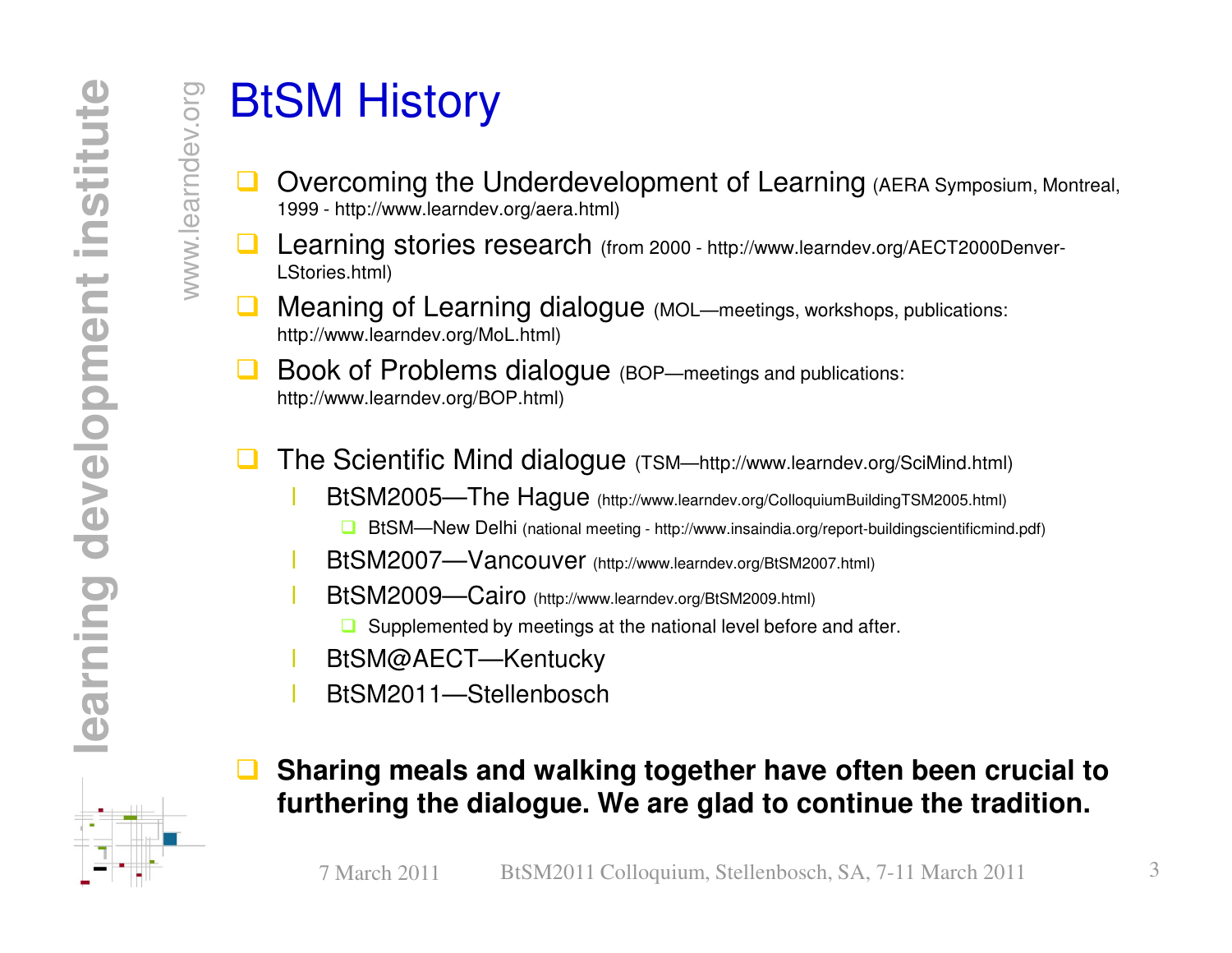**ISSUES to ponder**<br>1. Re-imagining learning (beyond mere schooling) and the<br>environments that foster it.

2. Creating mindsets that are essential to the human ability to interact constructively with change.

3. Deep understanding of what we are, where we come from, and what may ensue, i.e. awareness and appreciation<br>of our home in the universe.

4. Figuring out what is required to change the conditions of learning in response to the challenges of our time.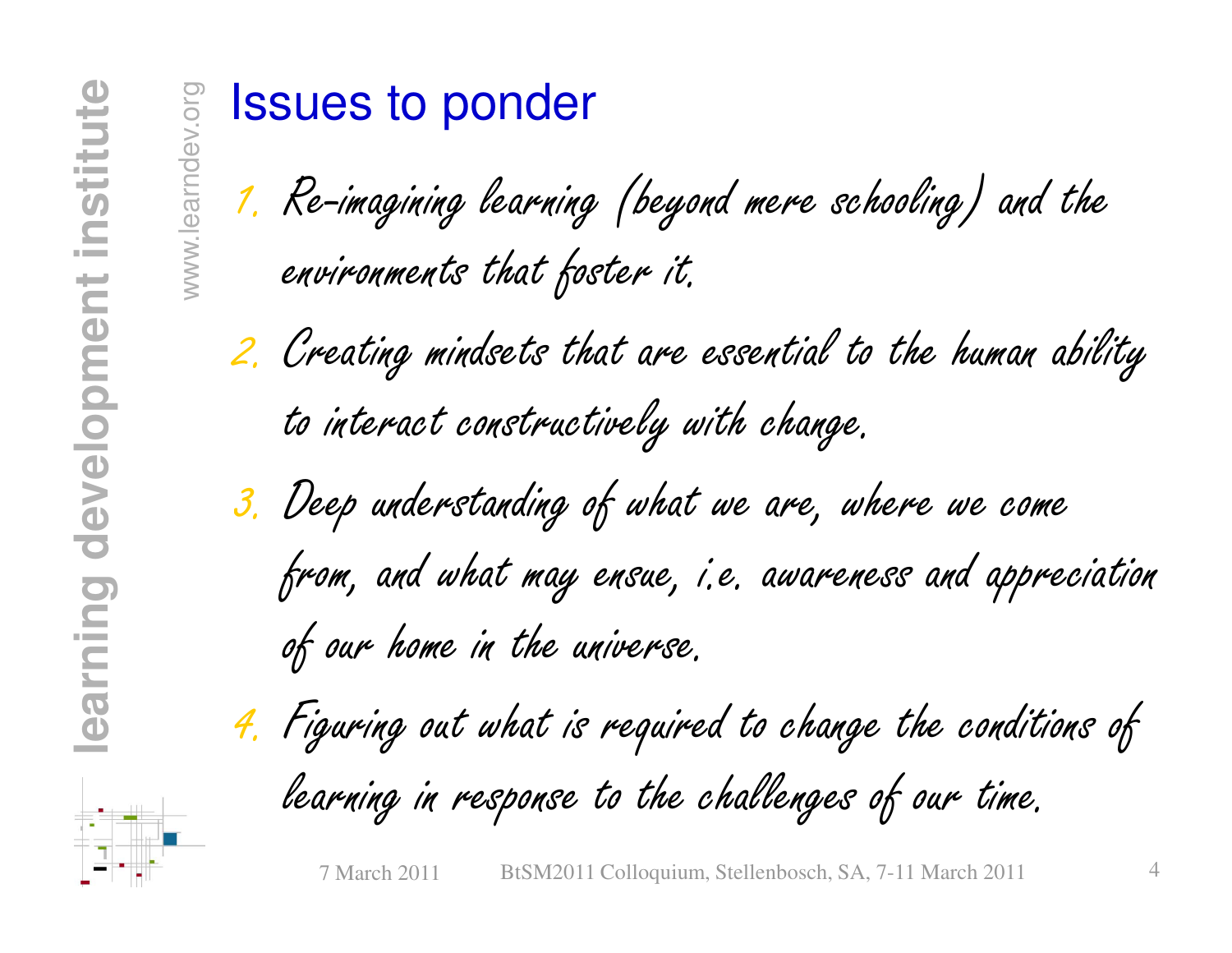

*Figure 3-1.* The LIFE Center's Representation of Lifelong and Lifewide Learning

Source: Bransford, J. D., Slowinski, M., Vye, N., & Mosborg, S. (2008). The learning sciences, technology and designs for educational systems: Some thoughts about change. In J. Visser & M. Visser-Valfrey (Eds.), *Learners in a changing learning landscape: Reflections from a dialogue on new roles and expectations . Dordrecht, The* Netherlands: Springer.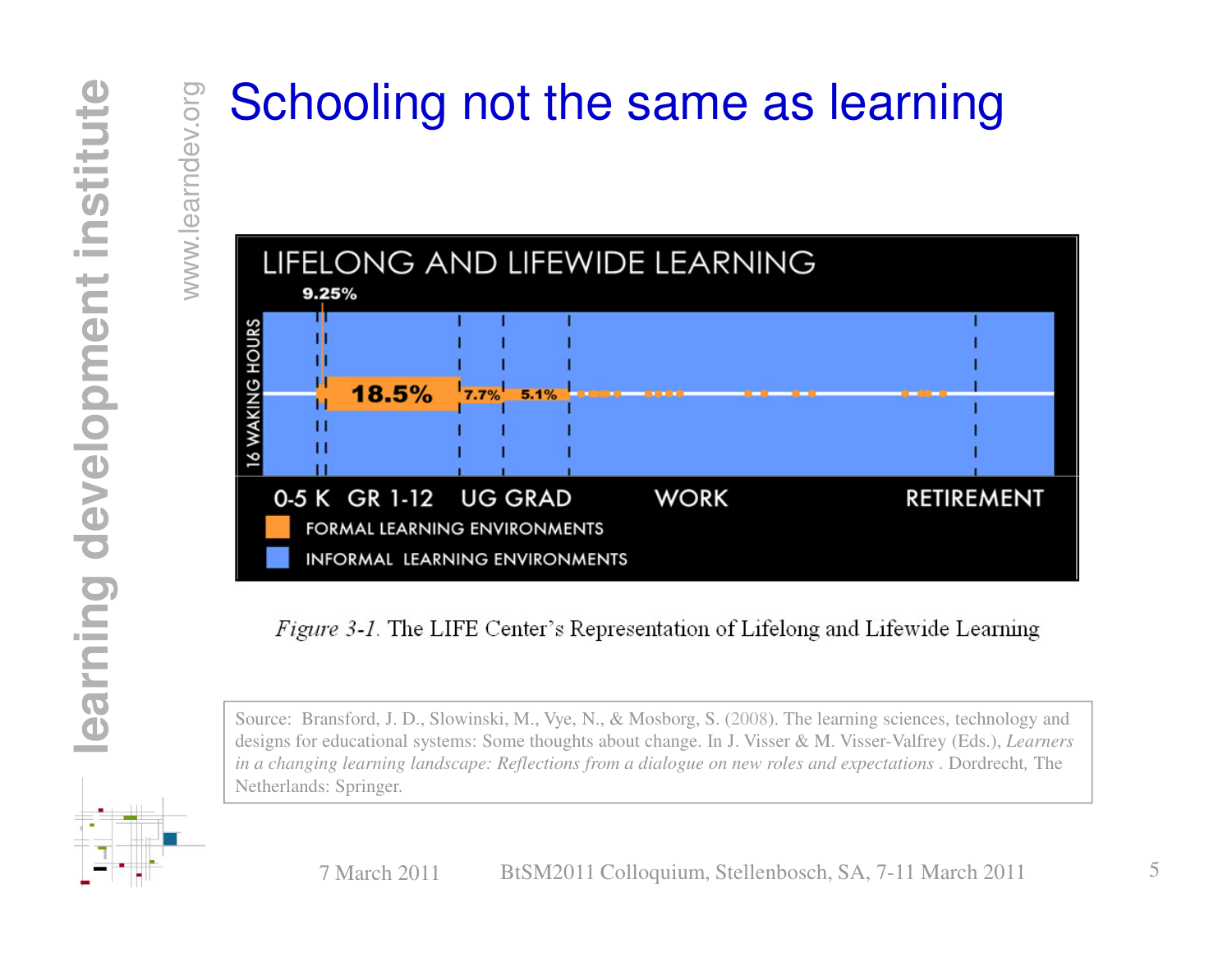### We all the learning landscape is diverse and complex<br>  $\frac{dS}{dt}$ <br>  $\frac{dS}{dt}$  Schooling only a relevant part if adequately conceived<br>
and designed:  $\Box$  Schooling only a relevant part if adequately conceived and designed:

- Integral component of lifelong and life-wide learning journey.
- Fluid connections with other learning spaces: family, nature, community, media, productive and creative activity, etc.
- Driven by vision of today's problems and challenges and awareness of essential values.
- Geared towards building the mind rather than storage of factual knowledge.
- Ability to acquire knowledge and wisdom more important than possession of knowledge.
- Informal learning at least as crucial and pervasive,<br>and cortainly more diverse (probably oven more and certainly more diverse (probably even more important), but different in terms of deliberate intervention (different players).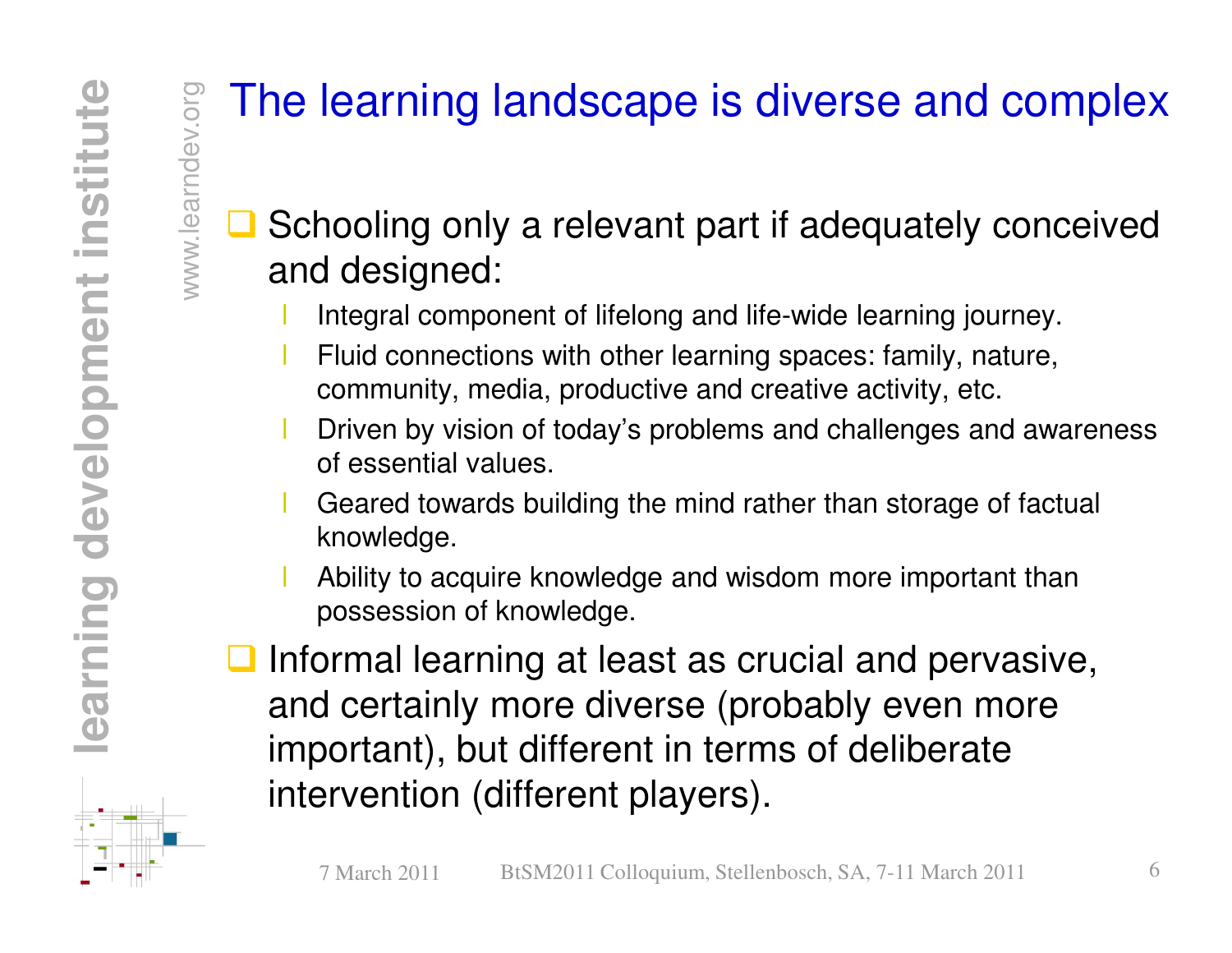## We are scientific mind: A multidimensional mindset<br>  $\frac{S}{S}$  (and an attractor for discussions about the human mind in general)<br>  $\frac{S}{S}$  The scientific mind is a complex mindset. The following suggestions are offered a

- The spirit of inquiry
- The spirit of collaboration ۰
- The quest for beauty (harmony, parsimony, wholeness)
- The desire to understand and do so profoundly ۰
- The creative spirit ۰
- The urge to be critical
- The spirit to transcend
- The spirit of building on prior knowledge
- The search for unity ۰
- The building of the story of human knowledge and ability
- The spirit of construction ۰

From: **The Scientific Mind in Context** concept paper. http://www.learndev.org/dl/TSM-ConceptPaper.pdf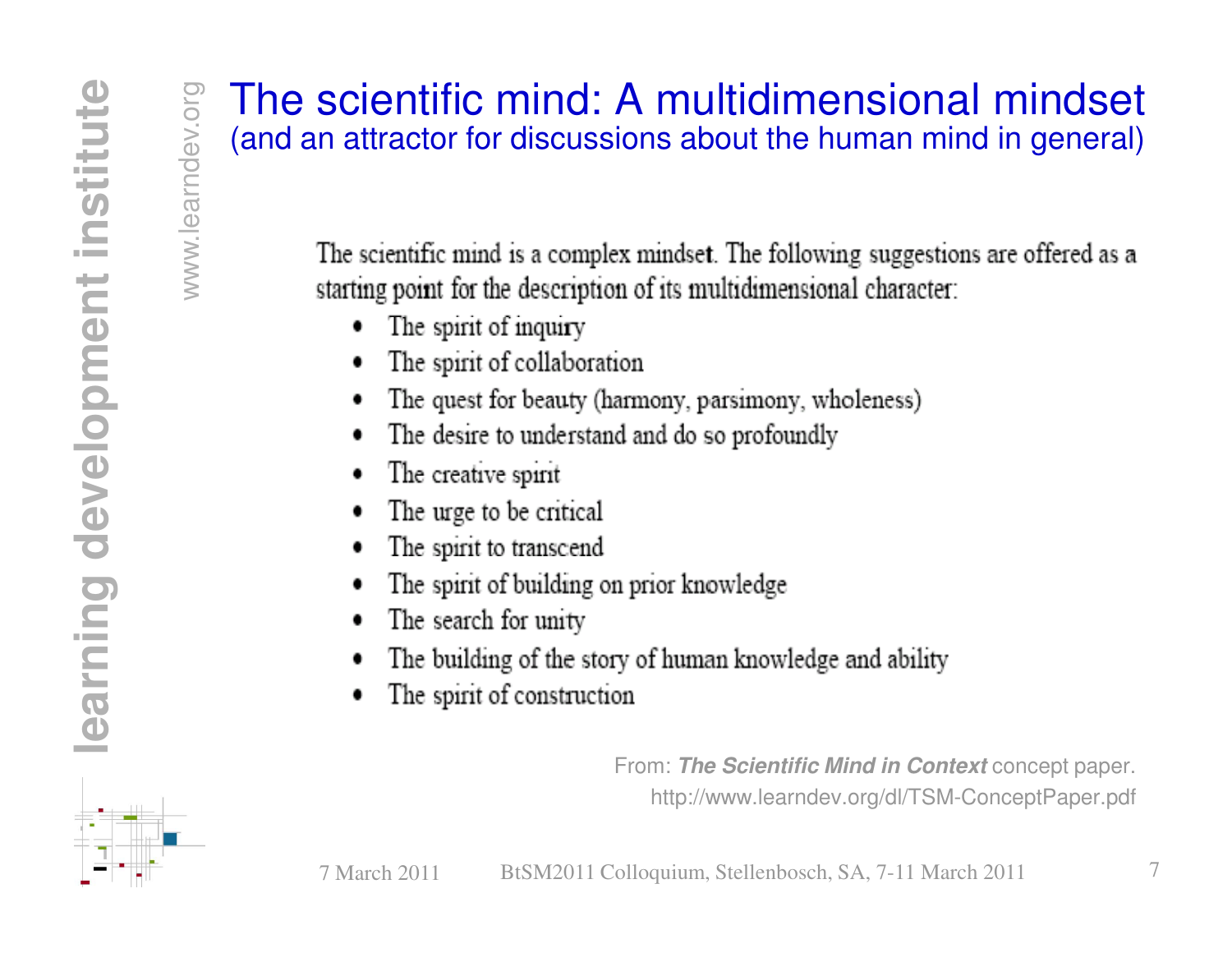Sustainability<br>
What does it actually mean?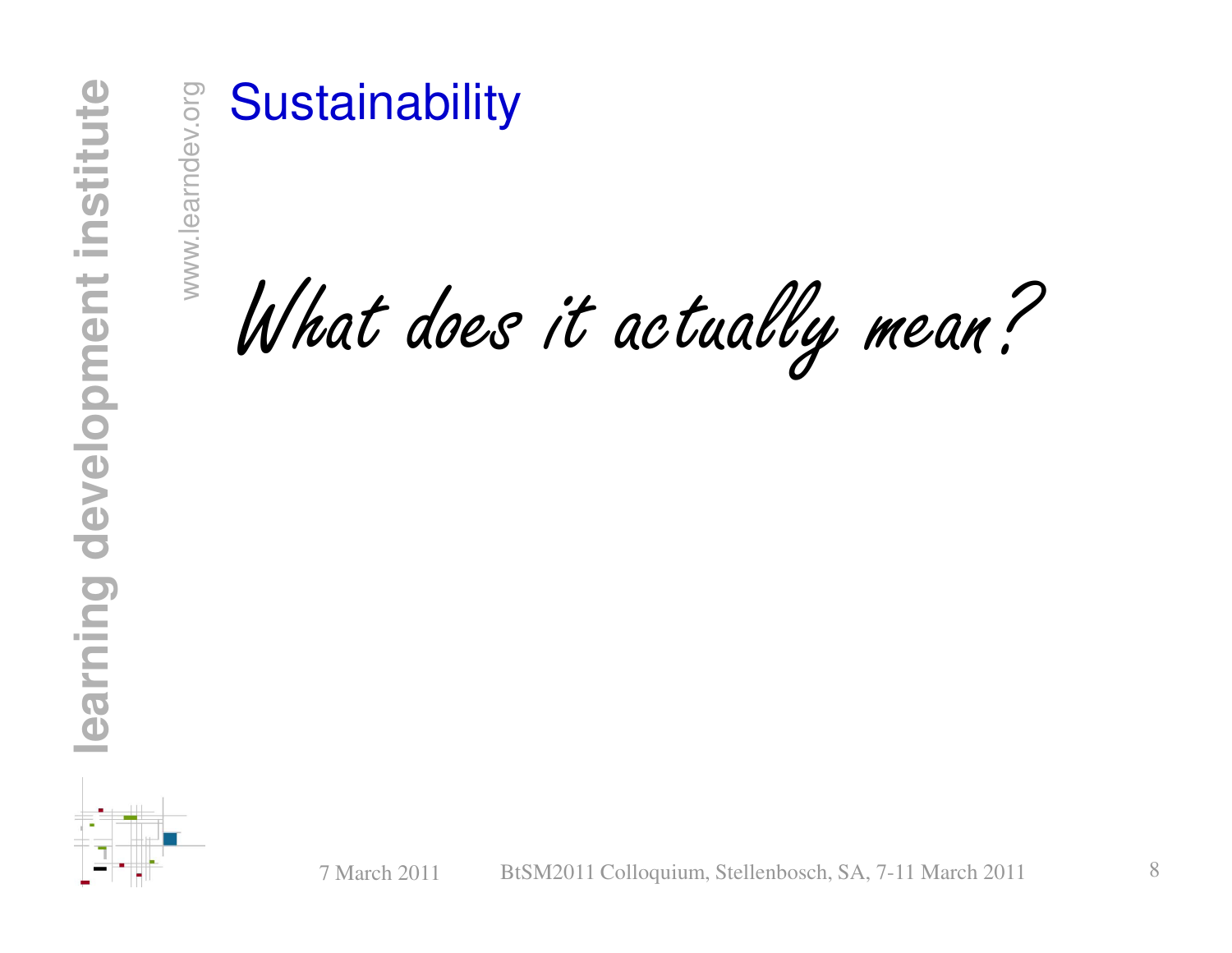We also the program  $\ell$  of  $s$  have a look.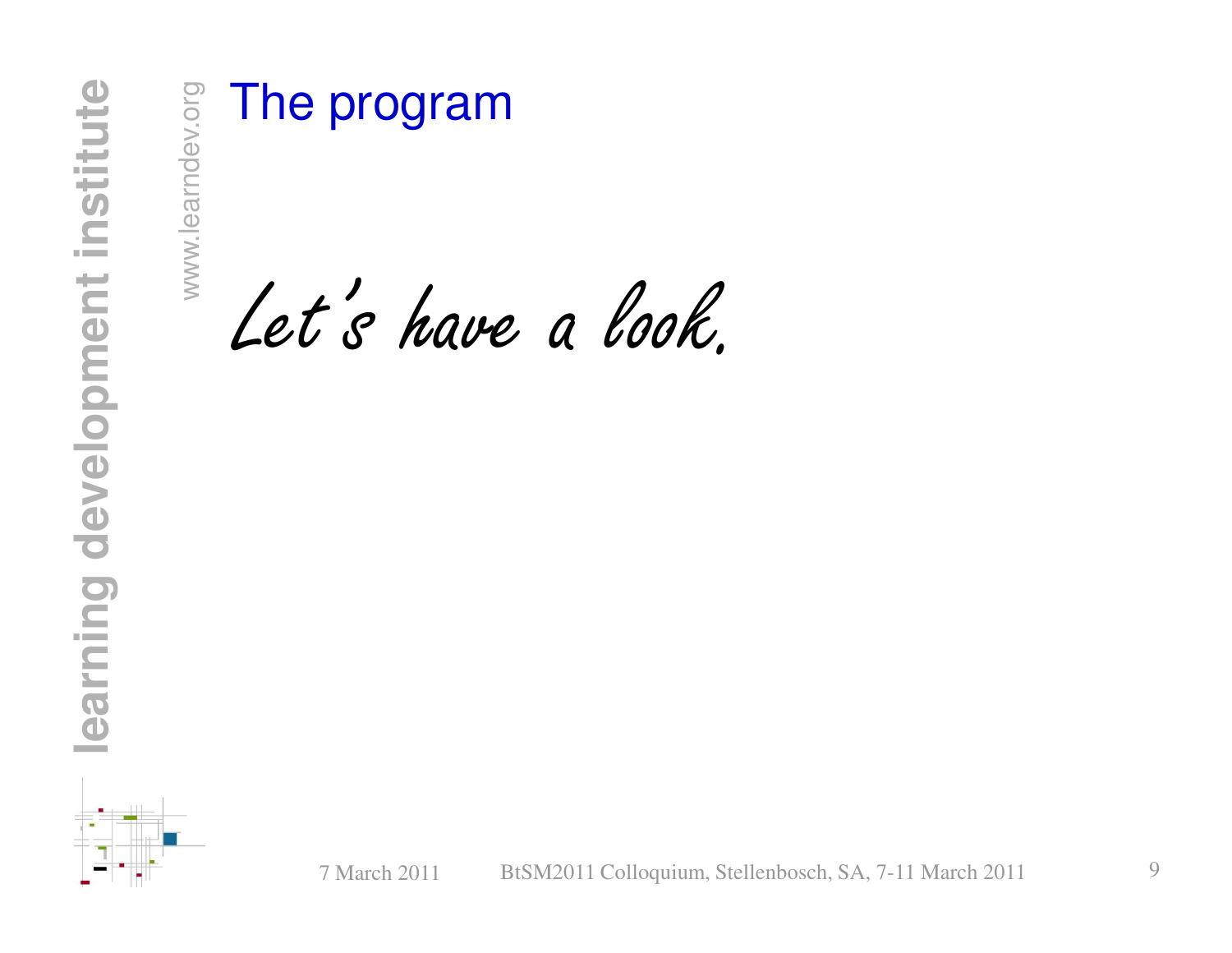Westion time

Observations?

Suggestions?

Anything else?